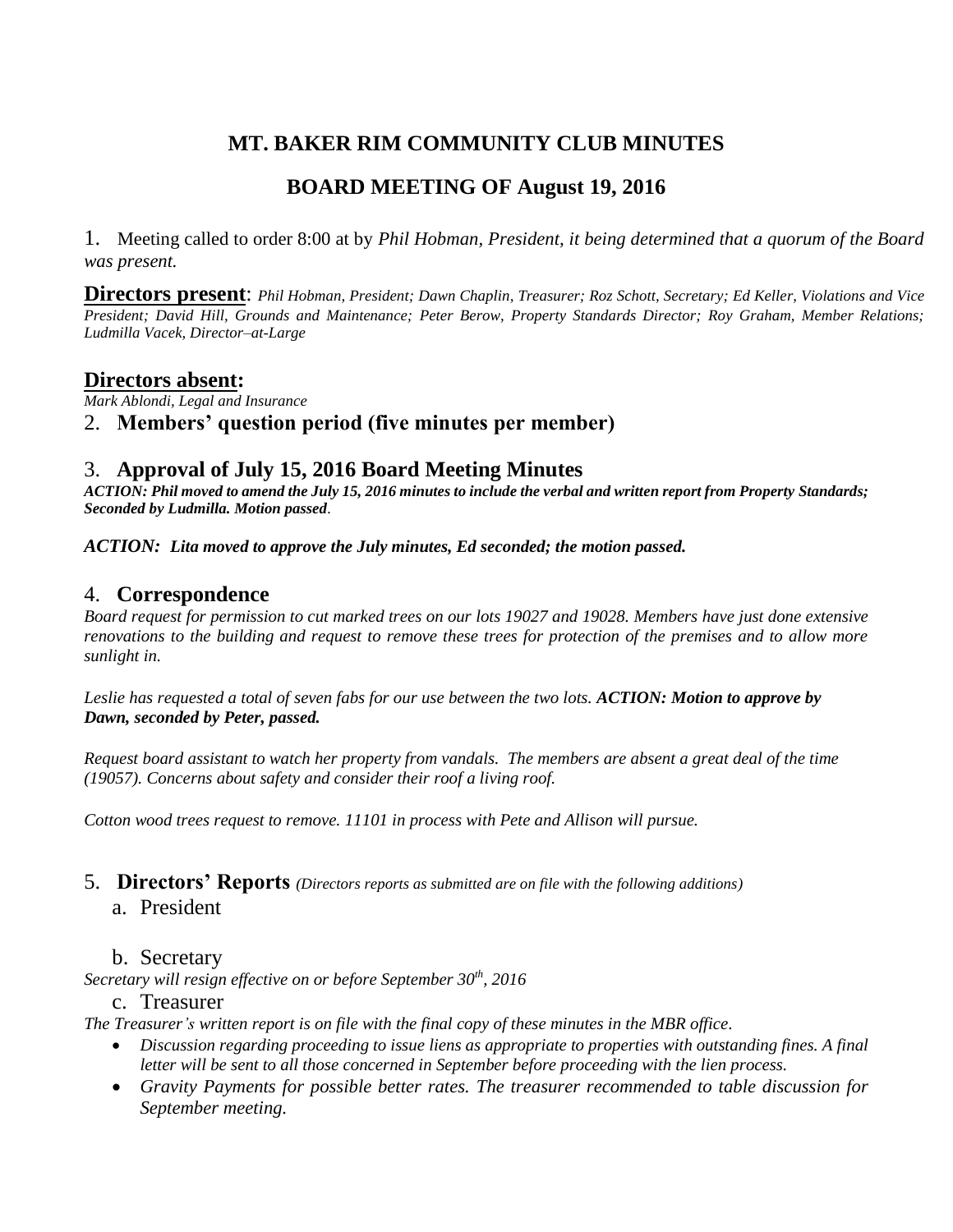# d. Legal and Insurance

*Director will look into our Flood Zone classifications to verify our coverage.*

# e. Grounds & Maintenance

*The Report is on file in the office with the August minutes. Discussion as follows:*

- *Replace the second pool pump at the end of the season.*
- *Paving was incorrectly highlighted on the written monthly report. It should be noted as follows: if we change it, we will be \$500 over budget. ACTION: Motion to approve \$17,000 for paving budget which is slightly above (\$500 above) what was in the budget. Ludmilla second. Passed.*
- *Personnel change regarding part time worker (Aaron. Allison is looking for a replacement.*
- *Pool will be opened through Labor Day and continue in September as weather permits. Caretaker discretion on decision to close pool for the season is recommended.*
- f. Property Standards

*The following report was given:*

# **Property Standards Report:**

- Arnst Fronek lot 13028 received a County permit to redo and add onto roof over deck. He will be parking a tool utility trailer on the lot during construction.
- Marsha Hamilton lot 17043 will be tearing out and replacing rotten deck with same size footprint no permits needed. She has been using a small utility trailer as part of the job but will not have it stored on site more than a day at a time as she empties it of lumber and removes it each time.
- Joan Birchwall (Estate of) lot 11093 has several standing dead/dying trees that are a hazard (member to board spreadsheet has letter from neighbor requesting MBR do something about these trees) – does MBR want to send certified letter? Does MBR want to cost-share the removal, or remove at owners expense, or require removal, or??? Draft letter is written and attached to report.
- Mt Baker Tree service removed two standing dead and leaning alders along community road edge near lot 14012 – work done in exchange for MBR staff work. Leaning alder in front of lot 19049 taken down, bill pending (tree was approved for removal by Board last year but just waiting on tree service)
- Steve Hall lot 19031 received full return on damage deposit, house is complete
- Audra Mercille lot 18009 has setback variance request for a screened structure– refer to submitted plans. Two sided fence will be butted up against front property line, which is 16 feet from road. Fence will be cedar and be built into existing trees to blend with surroundings.
- Kristy Torres lot 14045 (new owner) contacted office with request for permit info. Pioneer Homes will be building a 25X32 cabin with loft, permits are submitted to County. Nothing submitted to MBR office yet.
- Jennifer Kirby lot 11057 requested contact info for neighbor so they could agree on tree removal office supplied info
- Jan Robertson lot 19057 contacted office with reply regarding unsightly lot and raccoon nest. They plan on bringing up traps and starting compliance weekend of August 20<sup>th</sup>.

Here are the lots that have requested and been approved to have an RV on site for a few days: 11106 Emil Urban 8/13 + 8/14 will have 3 visiting RV's – requested permission (approved) to park on in the office lot so that they keep road edge clear 21009 Anita Hameister RV on site 1 week beginning 8/6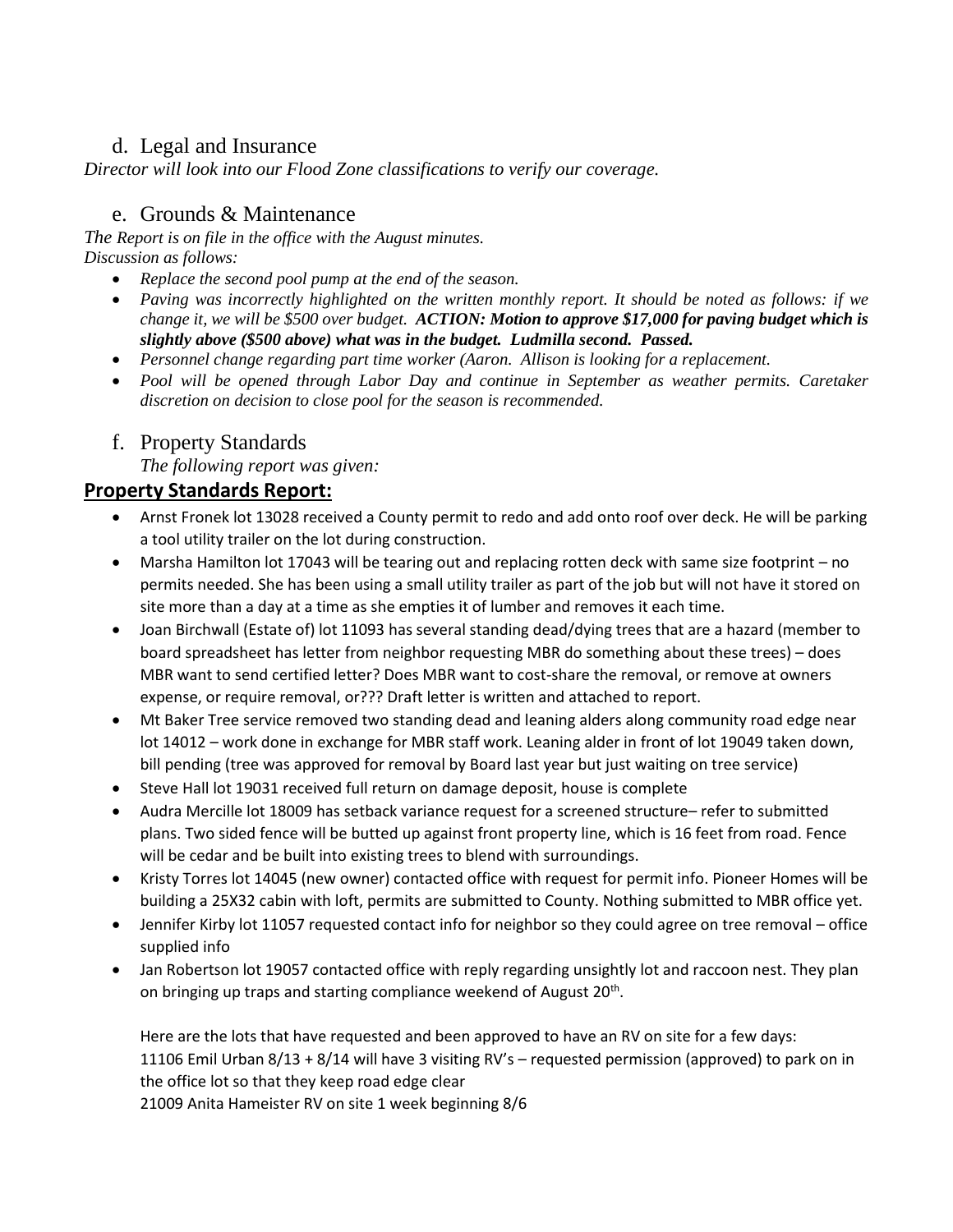17002 Carol Day RV for weekend of 8/6

17003 Don Ware weekend of 8/12

13006 Rick Reimers small RV for two weekends 8/6 & 8/12 – can he have it here more weekends through the summer? It is their main travel vehicle and they come up with grandkids and family to stay at cabin, then take RV home to Bellingham each Sunday night. 22007 Jim Fox small trailer 8/23-8/26 to load up for trip

# Discussion on Property Standards Report:

- *19027 and 19028 request to cut down possibly 8 trees. Pete would like to show him trees in the Rim that have been limbed up as an option.*
- *Request to build a fence with maximum fence height of 7 feet. Discussion followed. Property standards 2.7 states all setbacks apply except when the structure is a fence. Question: does the fence accomplish the objective of creating the fence?*

*ACTION: Request denied because it does not comply with Whatcomb County Planning Code (WCC 20.20.210) "Front Yards, up to 4' in height within front setbacks..*

- *Discussion regarding wording in the Property Standards Document. ACTION: Remove "except the fence" in Property Standards document, Moved by Ed, seconded Ludmilla. Motion failed. Will be discussed at future Board meeting.*
- *David will follow up with Caretaker and Steve retroactively made an exception to allow and clarify with MBR office and caretaker regarding rental property 19031.*
- *11058 request a build a 4' fence to keep a dog in their yard. ACTION: approved.*
- *Discussion: 16047 needs a culvert for drainage purposes under the driveway. No action at this time. Recommend to bring forward to next meeting.*

# g. Violations

*Ed Keller, Violations Director Report is on file with final copy of August minutes in MBR office. Additional items/discussion:*

 *20007 Kennedy. Fined for dogs in shed for barking. They have been given notice and patience for hardship. They should receive notice and follow regular procedures and move forward according to MBR property standards. They need a written letter stating their timetable for compliance for property standards violations since last October within 30 days. Fines would be doubled every 30 days* 

## h. Member relations

 *Director reports that four new members have been welcomed and contacted since May, 2016 and there are 17 new owners in the Rim from January-June 2016.*

## 6. **Unfinished Business**

- *a. Board decision on the Lang Fine*
- *Discussion regarding evidence and amount of fine in lieu of donation amount for volunteer fire department.*

### *ACTION: Ed Moved to recommend the \$650 fine for illegal dumping be rescinded, leaving a total fine of \$1300. David seconded. Passed.*

*Discussion regarding pool vandalism update*.

## 7**. New Business**

*a. Board discussion on Clubhouse/Pool access and use in response to June AGM membership concerns.* 

*Discussion of possible solutions to address Member concerns with no action at this time.* b. *Enforcement of Vehicle registration and Insurance regulations*.